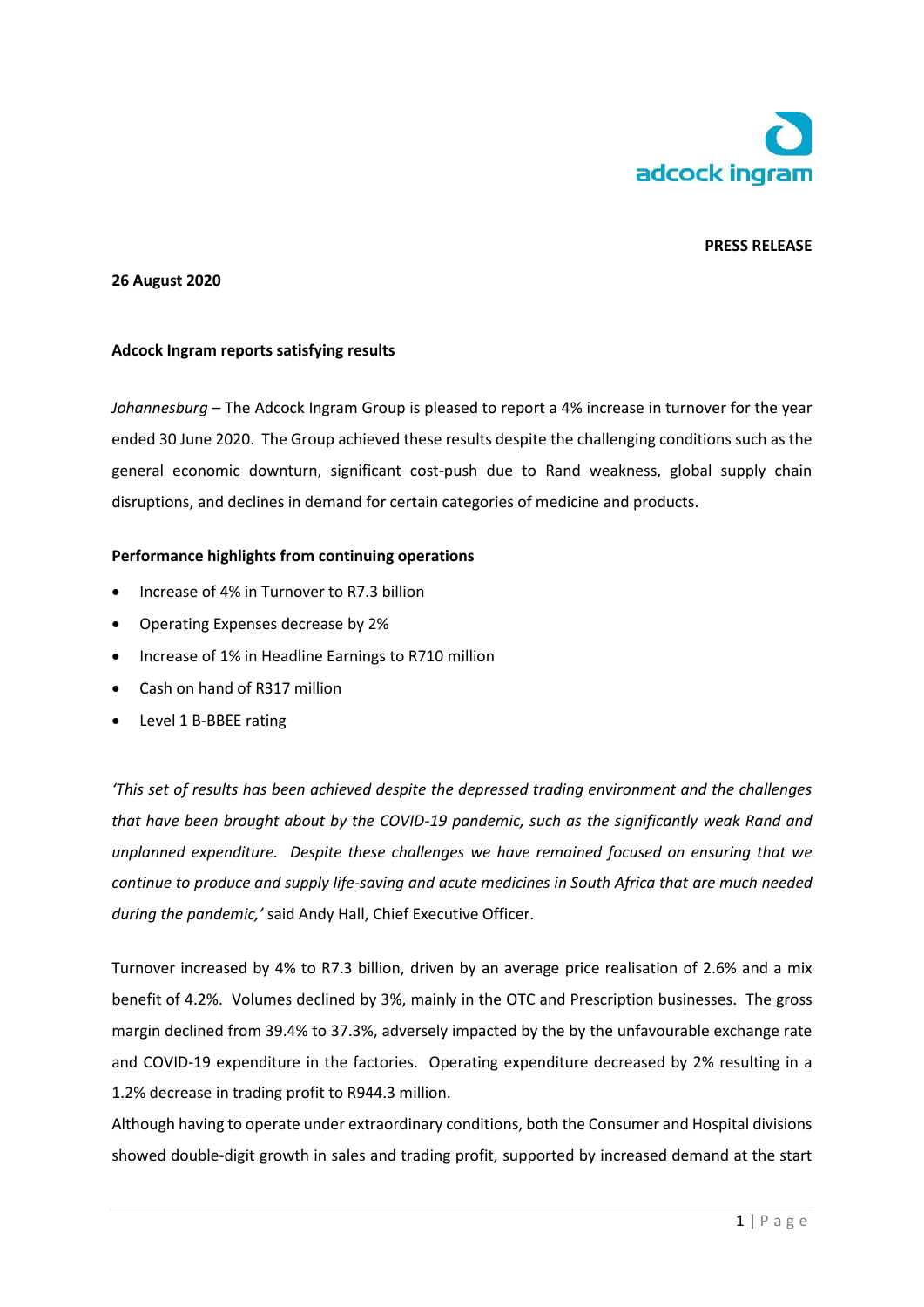of the COVID-19 outbreak, for products such as Panado, immune-boosting consumer products, and intravenous fluids; and exceptional demand for the Adco Hygiene range. The OTC division's performance was impacted by the absence of a cold and flu season in South Africa and the weaker currency, but it still grew sales and profitability. The Prescription division was significantly impacted by the COVID-19 outbreak and subsequent lockdown, which resulted in lower levels of patients consulting doctors and visiting dispensaries, and the postponement of elective surgeries.

Headline earnings from continuing operations for the year increased to R709.4 million when compared to R701.0 million in the previous year. This translates into headline earnings per share from continuing operations of 417.5 cents, a decrease of 1%, after taking into account the lower number of treasury shares subsequent to the unwinding of the B-BBEE Scheme.

As an essential service, the Group operated throughout lockdown, with the majority of our employees in the factories, distribution network and other departments critical to the continuity of the operations, working on site. During this period, Adcock Ingram, supported communities in need by providing food parcels and facemasks, made early settlement of payment to small medium enterprises, donated hospital beds and respirators through corporate social responsibility projects, and the non-executive and executive directors of the Board, and certain senior managers, voluntarily donated 20% of their fees or salaries, for three months, to the Solidarity Fund, or as a cost saving in their respective business unit.

To date, the Company has had 262 positive COVID-19 cases, of whom 253 have made full recoveries. Sadly, three employees succumbed to the virus. Apart from the positive cases, around 600 employees have self-quarantined and returned to work in line with strict protocols at various stages of the pandemic.

We are tremendously grateful to the people serving on the frontlines in essential services, especially healthcare workers, and we also salute our own employees who ensured that life-saving intravenous fluids and other medicines, essential to managing the COVID-19 crisis, were manufactured and distributed.

Although the Company is in a healthy financial position and generated strong cash flows in 2020, the pharmaceutical market has seen a slow-down subsequent to March 2020. The extraordinary levels of uncertainty in the economy and operating environment brought about by COVID-19, resulted in